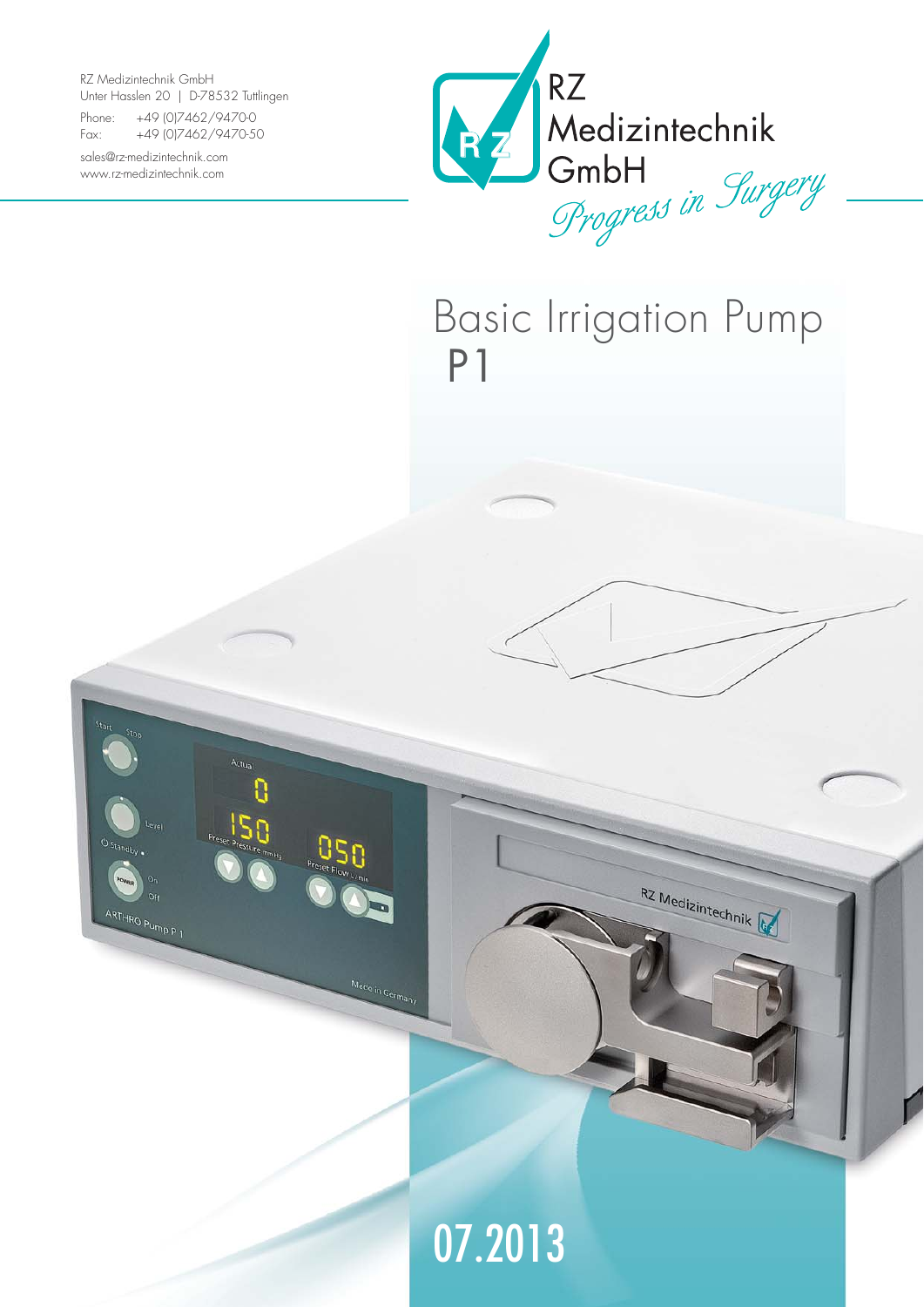### BASIC IRRIGATION PUMP P1

This unit offers all basic functions for irrigation in endoscopic surgery like Arthoscopy, Urology and Hysteroscopy. Thanks to hydrostatic pressure regulation, the precise pressure in the treated body part is displayed. State-of-the-art and reliable technology features this versatile Pump.

Actual



Highly reliable tube guide Skid-proof pedestals and handling







 $8.8.8.$ 

easy to operate



#### • Pump device • Tubing set • Mains cable • 2 Spare fuses

#### 3 different models available:

ARTHRO Pump P 1

I 225-906-000 For Arthroscopy

I 253-910-000 For Urology

I 351-100-200

For Hysteroscopy

| Arthroscopy |  |  |
|-------------|--|--|
|             |  |  |

Delivery contains:

| 225-910-002   Irrigation tubing set, PVC, 20 pieces<br>l sterile<br>225-910-003   Patient tube, PVC, 2,5m, 40 pieces<br>  sterile | 225-910-001   Irrigation tubing set, silicone, autoclavable | non-sterile   included |          |
|-----------------------------------------------------------------------------------------------------------------------------------|-------------------------------------------------------------|------------------------|----------|
|                                                                                                                                   |                                                             |                        | optional |
|                                                                                                                                   |                                                             |                        | optional |

Made in German

RZ Medizintechnik

#### Urology

| 253-910-001   Irrigation tubing set, silicone, autoclavable | non-sterile   included |          |
|-------------------------------------------------------------|------------------------|----------|
| 253-910-002   Irrigation tubing set, PVC, 20 pieces         | l sterile              | optional |
| 253-910-003   Patient tube, PVC, 2,5m, 40 pieces            | sterile                | optional |

#### Hysteroscopy

| 351-100-201   Irrigation tubing set, silicone, autoclavable | non-sterile   included |          |
|-------------------------------------------------------------|------------------------|----------|
| 351-100-202   Irrigation tubing set, PVC, 20 pieces         | l sterile              | optional |
| 351-100-206   Patient tube, PVC, 2,5m, 40 pieces            | sterile                | optional |

Accessories: